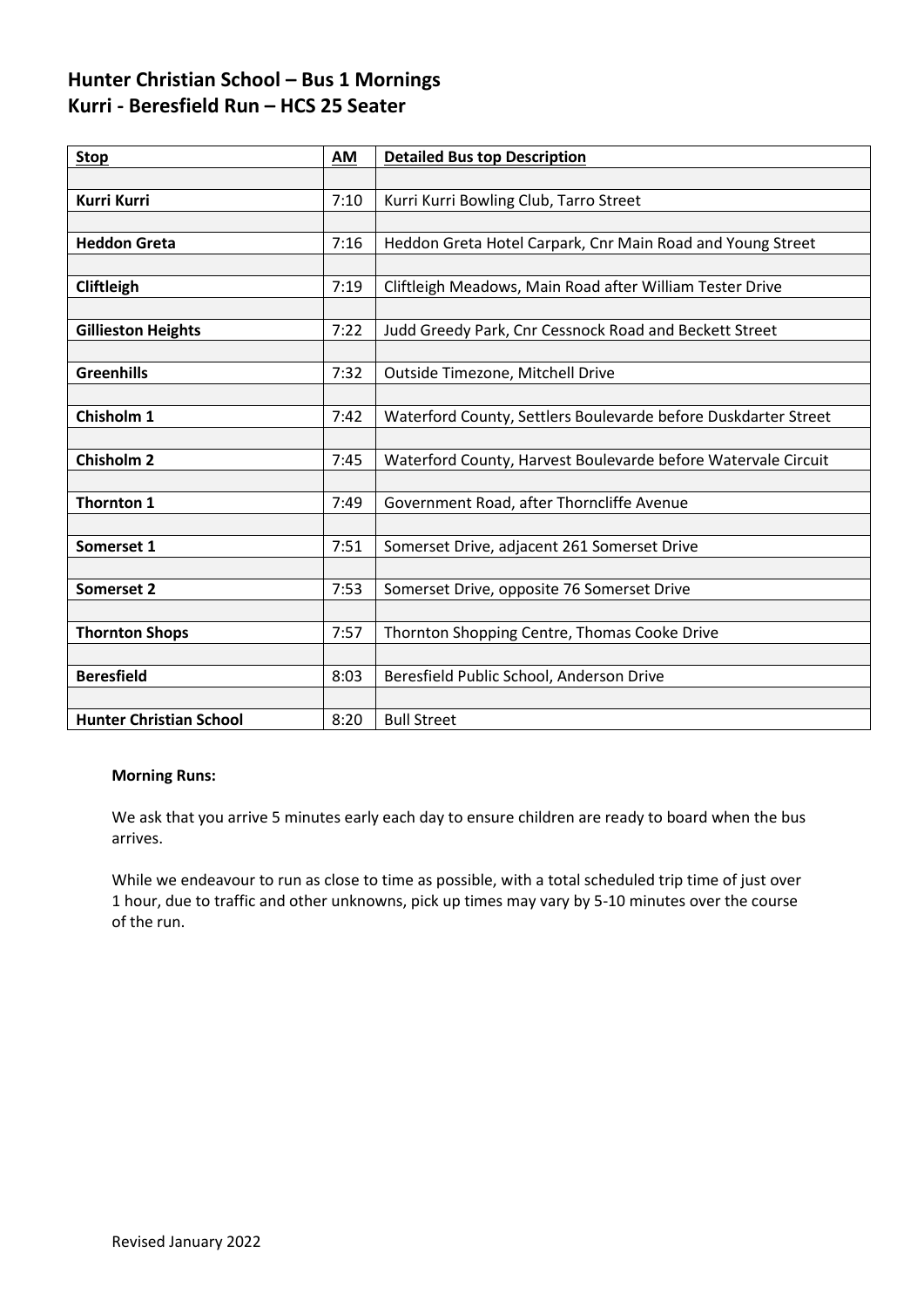## **Hunter Christian School – Bus 1 Afternoons Kurri - Beresfield Run – HCS 25 Seater**

| <b>Stop</b>                    | PM   | <b>Detailed Bus Stop Description</b>                           |
|--------------------------------|------|----------------------------------------------------------------|
|                                |      |                                                                |
| <b>Hunter Christian School</b> | 2:55 | <b>Bull Street</b>                                             |
|                                |      |                                                                |
| <b>Beresfield</b>              | 3:12 | Tyrepower, Anderson Drive                                      |
|                                |      |                                                                |
| <b>Thornton Shops</b>          | 3:19 | Opposite Thornton Shopping Centre, Thomas Cooke Drive          |
|                                |      |                                                                |
| Somerset 1                     | 3:23 | Somerset Drive, adjacent 261 Somerset Drive                    |
|                                |      |                                                                |
| Somerset 2                     | 3:25 | Somerset Drive, opposite 76 Somerset Drive                     |
|                                |      |                                                                |
| <b>Thornton 1</b>              | 3:29 | Government Road, before Darlaston Avenue                       |
|                                |      |                                                                |
| Chisholm 1                     | 3:31 | Waterford County, Settlers Boulevarde before Duskdarter Street |
|                                |      |                                                                |
| <b>Chisholm 2</b>              | 3:33 | Waterford County, Harvest Boulevarde before Watervale Circuit  |
|                                |      |                                                                |
| <b>Greenhills</b>              | 3:44 | Outside Timezone, Mitchell Drive                               |
|                                |      |                                                                |
| <b>Gillieston Heights</b>      | 3:54 | Oakwood Village, Cessnock Road opposite Beckett Street         |
|                                |      |                                                                |
| Cliftleigh                     | 3:57 | Main Road, before Metro Service Station                        |
|                                |      |                                                                |
| <b>Heddon Greta</b>            | 4:00 | May & Seng Chinese Take Away, Cnr Main Road and Young Street   |
|                                |      |                                                                |
| Kurri Kurri                    | 4:08 | Kurri Kurri Bowling Club, Tarro Street                         |

#### **Afternoon Runs:**

Should your child(ren) not be able to make their way home from the bus stop without your assistance, we ask that you arrive 10 minutes early each day to be ready to collect your children (depending on your bus stop location) while we endeavour to get every child home as soon as possible.

While we endeavour to run as close to time as possible, with a total scheduled trip time of just over 1 hour, due to traffic and other unknowns, drop off times may vary by 5-10 minutes over the course of the run.